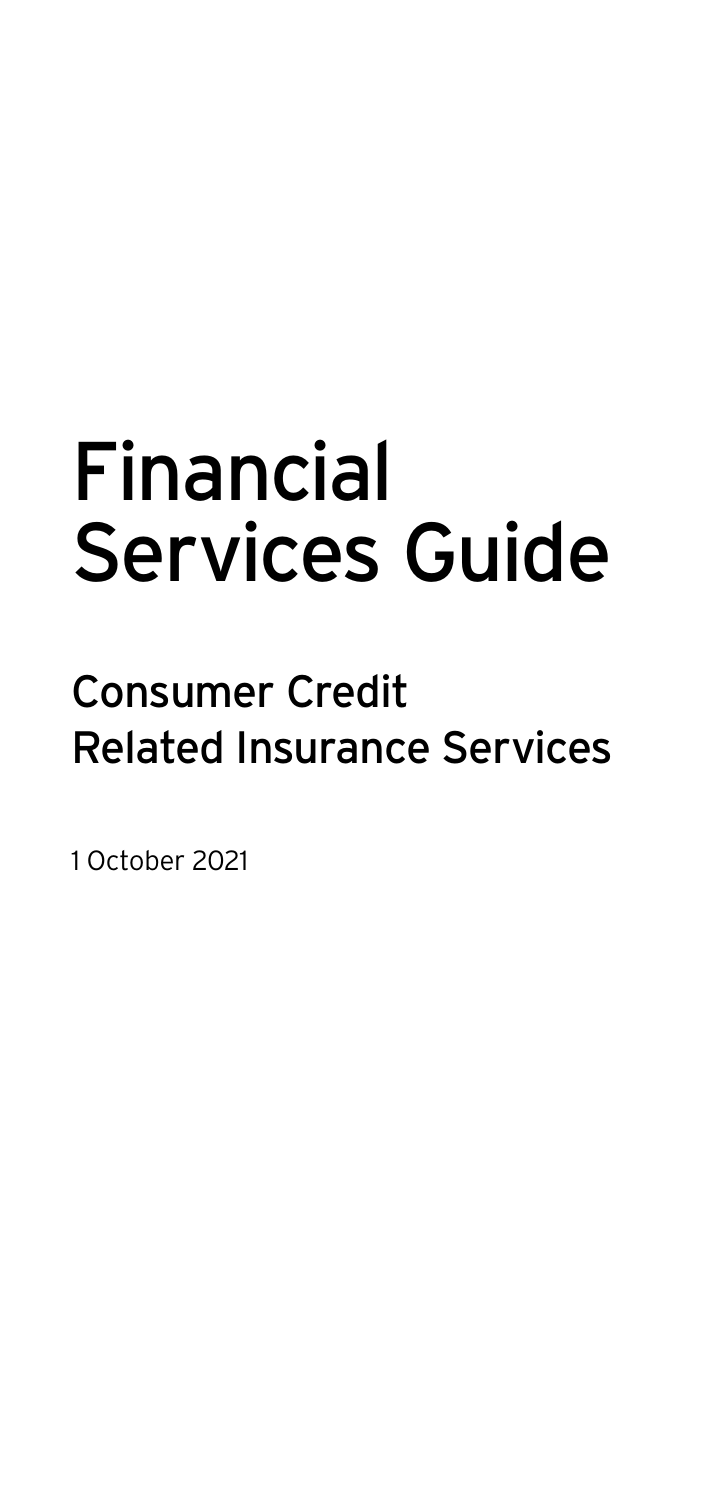#### **Financial services guide**

This Financial Services Guide (FSG) is designed to assist you in deciding whether to use financial services offered by Citigroup Pty Limited ABN 88 004 325 080 AFSL No. 238098 (Citi).

Citi holds an Australian financial services licence (AFSL) issued by the Australian Securities and Investments Commission (ASIC).

This FSG outlines the types of financial services that Citi provides in connection with consumer credit insurance related to personal lending products including credit cards, and indicates how you can receive advice from a Citi representative, the remuneration that may be paid to your Citi representative and other relevant entities in relation to the services offered, and, if necessary, how to make a complaint.

With this FSG, you may also receive a Product Disclosure Statement ('PDS') for a consumer credit insurance product (the 'Insurance Products') when we may make a recommendation to you to buy an Insurance Product and/or arrange it to be issued by third parties.

The purpose of the PDS is to help you compare products and make an informed decision about whether to acquire the Insurance Product. The PDS includes information such as the fees payable, risks, benefits and significant characteristics of the particular Insurance Product.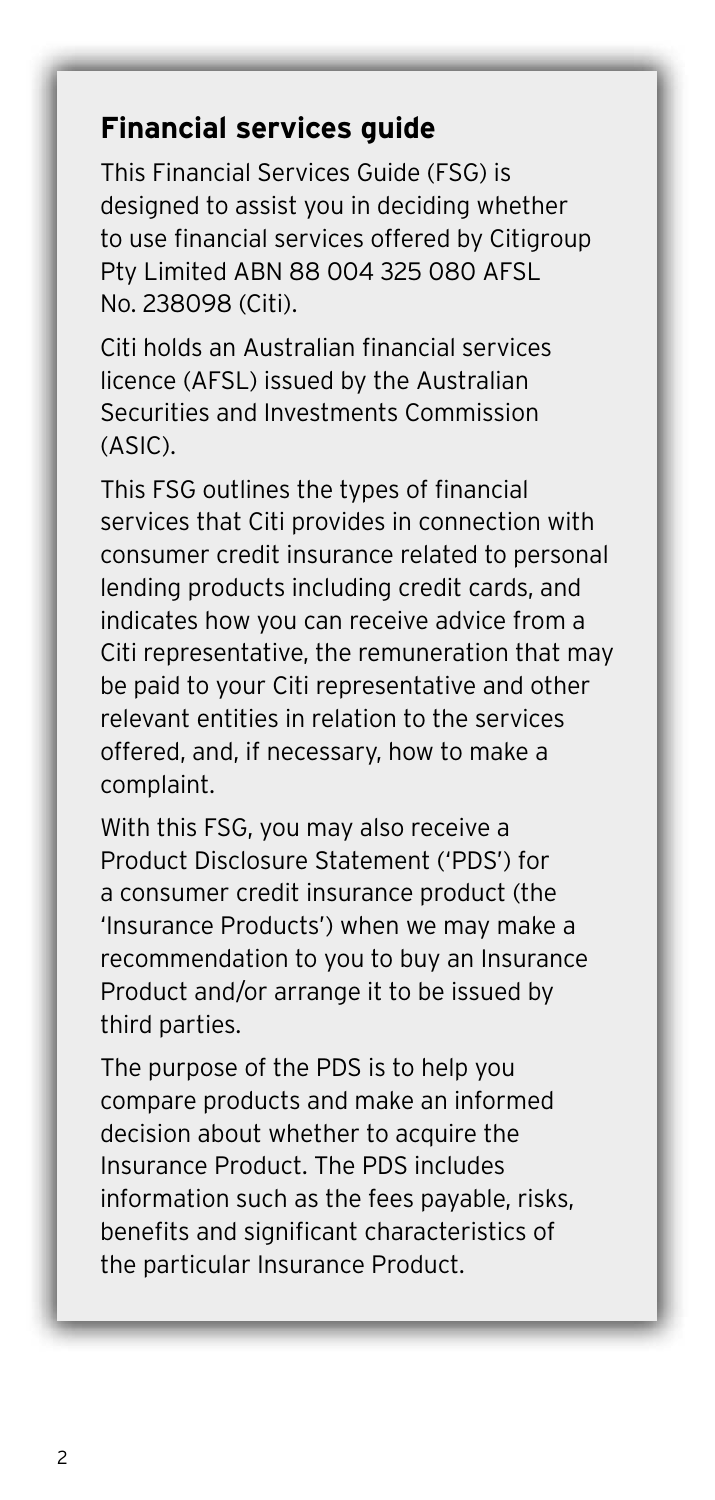## **How you can contact us**

You can contact Citi by:

- Visiting our website [citibank.com.au](http://citibank.com.au) and selecting 'Contact Us' from the bottom of the homepage
- Mailing GPO Box 40, Sydney NSW 2001
- Calling CitiPhone Banking 13 24 84 (within Australia) or +61 2 8225 0615 (from overseas)

## **Who is Citi?**

Citigroup Pty Limited is a part of Citigroup Inc., one of the world's largest and best-known global financial service companies, operating in over 100 countries. Citi and its related companies issue some – but not all – of the financial products that may be provided to you. Citi is responsible for the provision of the financial services described in this FSG.

## **What financial products and services do we offer?**

Citi is able to provide a range of financial products and services.

This FSG sets out information about the financial services that we will, or are likely to provide to you, in relation to the consumer credit insurance products Citi offers in connection with credit cards and personal loans.

Depending on factors including the financial service or product sought by or provided to you, Citi may provide you with one of or a combination of factual information and general financial product advice (general advice). Citi may also deal in a consumer credit insurance product on your behalf, e.g. by arranging on your behalf for it to be issued to you or otherwise dealing in consumer credit insurance on your behalf.

Citi does not provide personal financial product advice (personal advice) in relation to consumer credit insurance products. This means you won't receive a Statement of Advice.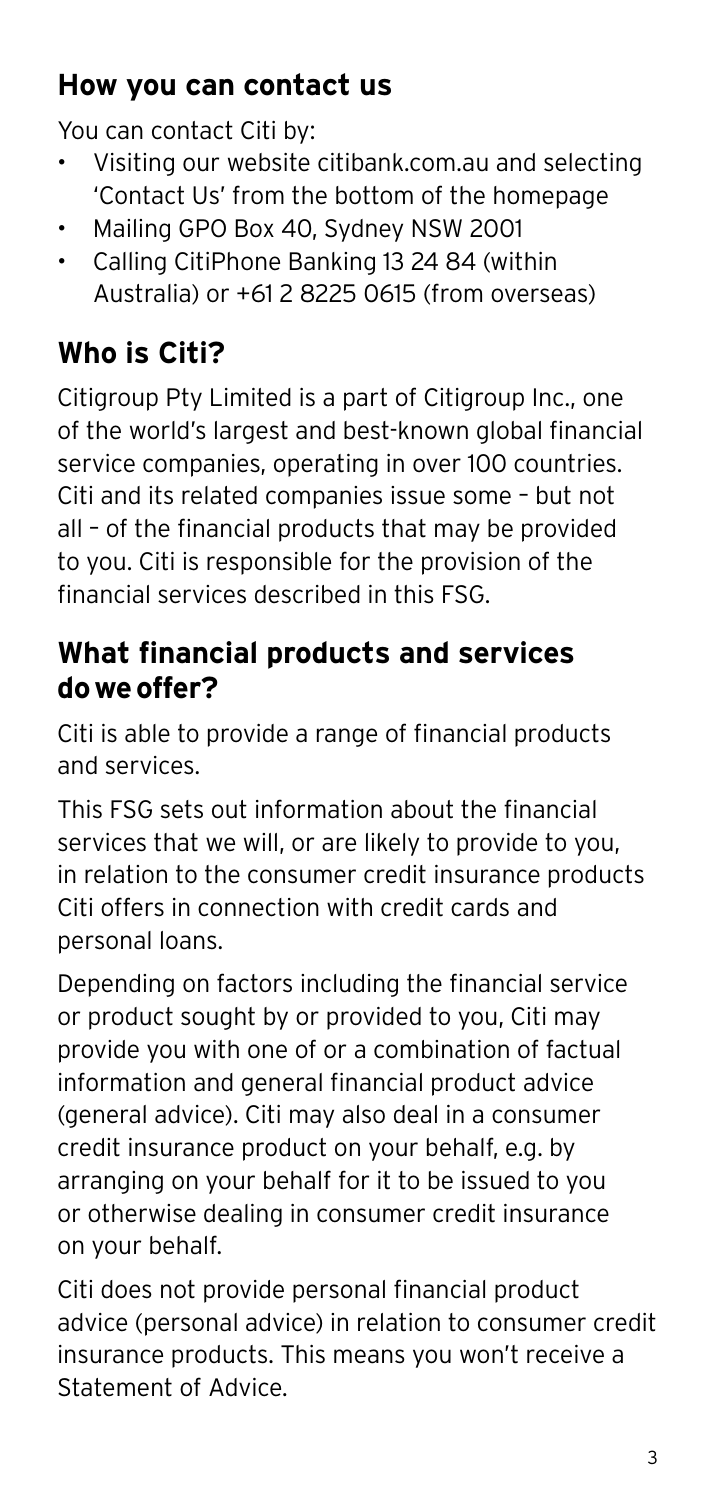In providing the financial services described in this FSG, Citi generally acts on its own behalf.

If you would like to obtain Citi's FSG in relation to its other products and services, you may obtain a copy by:

- **Visiting our website – [citibank.com.au](http://citibank.com.au)**
- **Mailing GPO Box 40, Sydney NSW 2001**
- • **Calling CitiPhone Banking 13 24 84 (within Australia) or +61 2 8225 0615 (from overseas**)

## **How will I pay for the service provided?**

If you purchase a consumer credit insurance product, you will be required to pay a premium as described in the PDS.

Citi may receive either a commission or fee that is not a direct additional cost to you.

## **How are fees and commissions calculated and deducted?**

For the sale of insurance products, Citi may receive either a commission or a fixed fee which is paid to Citi by the insurer and is not a direct additional cost to you as the policy owner.

| <b>Product Category</b> | <b>Consumer credit insurance</b>       |
|-------------------------|----------------------------------------|
| Insurer                 | AIA, MetLife, TAL, Hallmark            |
| Received by Citi        | Up to 20% of the premium<br>(plus GST) |
| Received by Citi        | Nil                                    |
| Representatives         |                                        |

Citi may, where permissible, also receive additional payments which are not in the nature of a commission. These may include, depending on the insurer, fees and other amounts relating to establishment costs for a new program, or Citi's services in establishing, or providing ongoing servicing, of policies. For example, Citi may receive an amount to establish systems for the operation of a new program, or flat fee per policy to send annual or other notices to you on behalf of the insurer as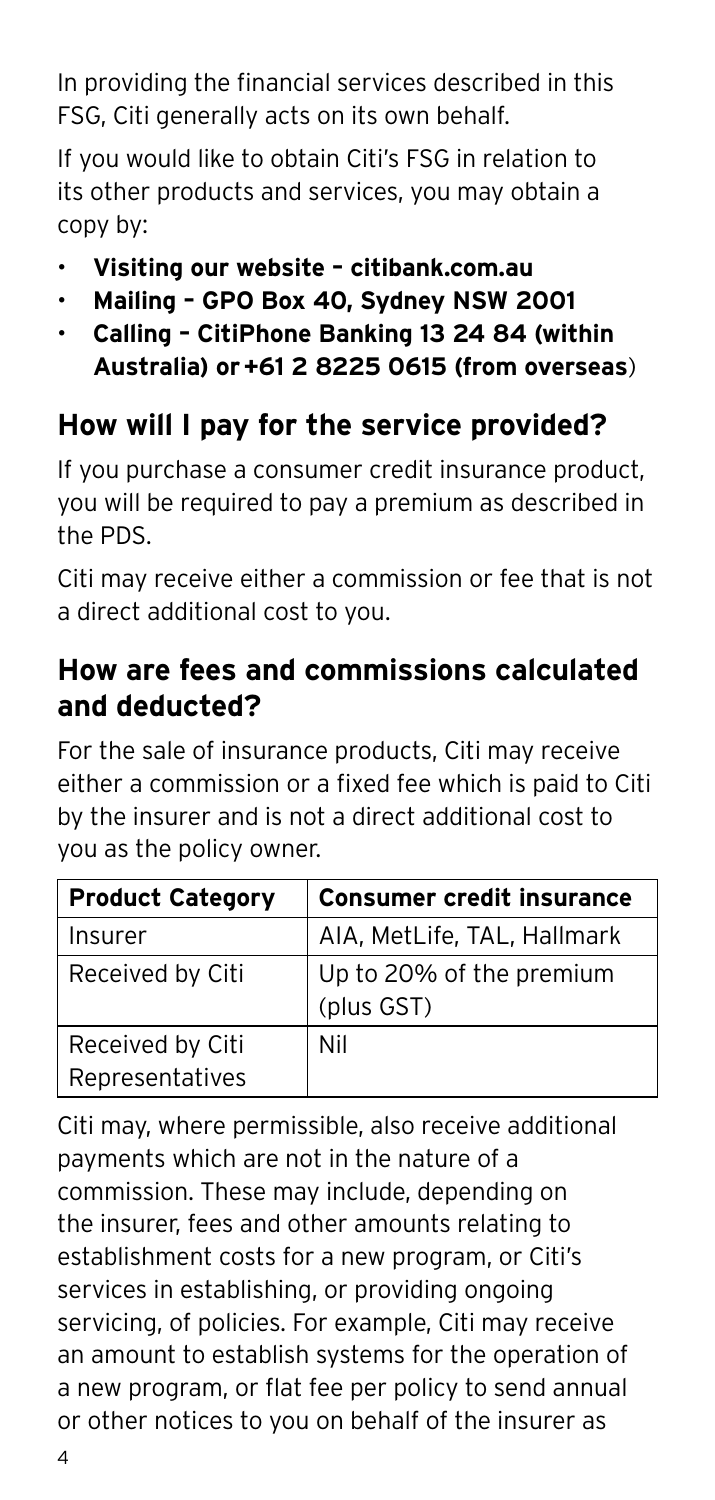required. Citi may also receive non-monetary benefits, such as briefings, training and sales materials from financial product issuers with whom insurance policies are placed.

You may request particulars of these benefits by contacting us within a reasonable time after receiving this FSG and before any financial service set out in this FSG is provided to you.

An insurance provider may (in accordance with the terms of its agreement with Citi) continue to pay commission to Citi in respect of an insurance product held by you, notwithstanding the relationship between Citi and you may have ceased.

## **Relationship with insurance providers**

Citi has agreements in place to distribute and administer consumer credit products on behalf of the following insurance providers:

| <b>Insurance Provider</b> | <b>Brand Used by Insurer</b> |
|---------------------------|------------------------------|
| TAL Life Limited          | Suncorp                      |
| AIA Australia Limited AIA | AIA                          |
| MetLife Insurance         | MetLife                      |
| Limited MetLife           |                              |
| Hallmark General          | Hallmark                     |
| Insurance Company         |                              |
| Limited                   |                              |
| Hallmark Life Insurance   | Hallmark                     |
| Company Limited           |                              |

Citi may have other relationships with the insurance providers or their associated entities in relation to the insurance provided (e.g. administrative or banking services) as well as providing other unrelated banking or financial services to the insurance provider.

## **What commissions, fees or other benefits does your representative or referrer receive?**

The Citi representative that provides you with information about an Insurance Product are paid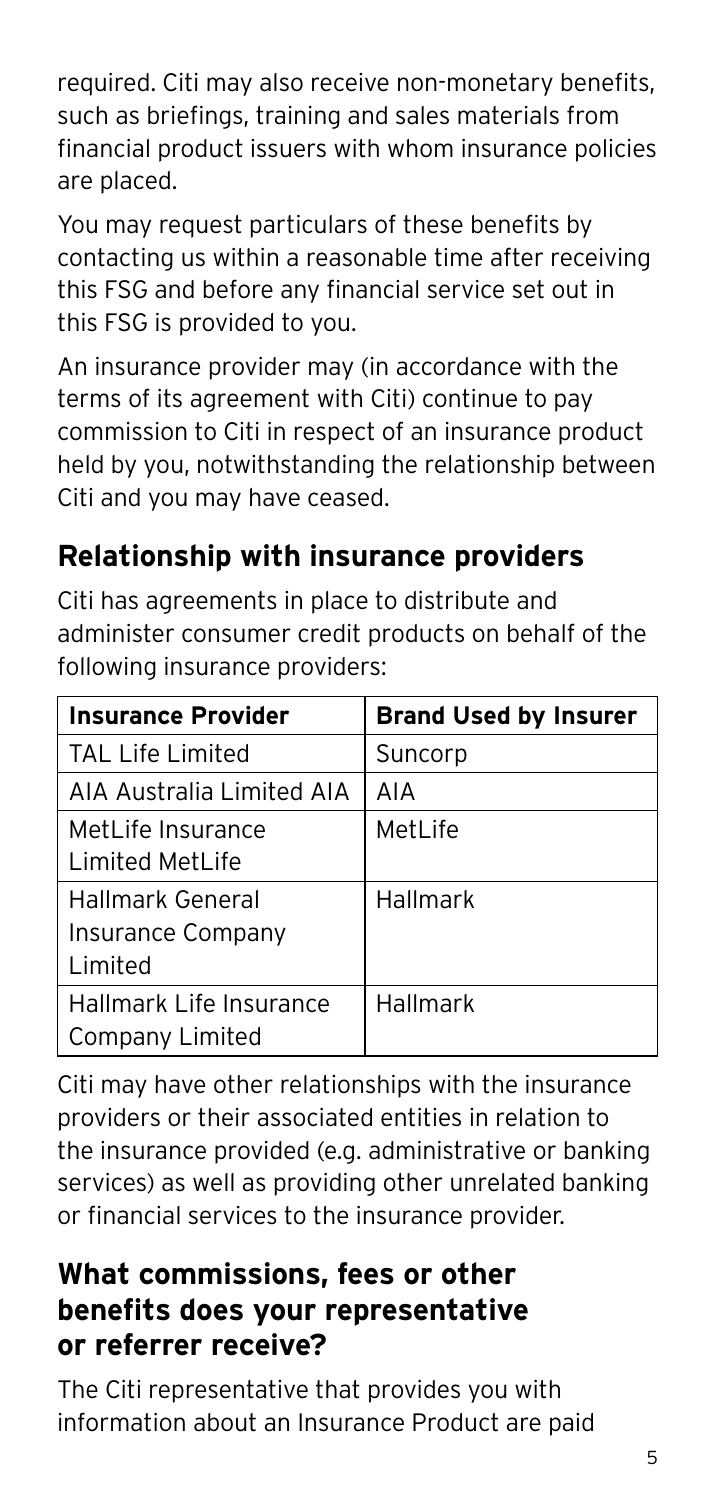a salary or wages, but do not receive a commission relating to the sale to you of insurance products. A Citi representative may receive, where permissible, non-monetary benefits and rewards. These may include issuer briefings and training.

## **How you can give us instructions**

Generally you can give us instructions by letter or email. However, where applications or other matters need to be performed in a certain way (e.g. in writing and signed) we will tell you.

#### **Purposes for which we collect, use and disclose your personal information**

We collect, use and disclose your personal information:

- to assess your application and future applications;
- to provide and manage your products, accounts and services and to manage your relationship and arrangements with us;
- so we can comply with applicable laws both in Australia and overseas (for more details about relevant Australian laws please see our Privacy Policy); and
- for other purposes as listed in our Privacy Policy.

If you do not provide us with the information we ask for or the information provided is incorrect or incomplete, we may not be able to provide or manage the products or services you are seeking.

We usually collect your personal information directly from you. However, sometimes we may need to collect personal information about you from third parties for the purposes described above. The circumstances in which we may need to do this include, for example, where we need information from a third party to assist us to process your application (such as to verify information you have provided or to assess your circumstances) or to assist us to locate or communicate with you.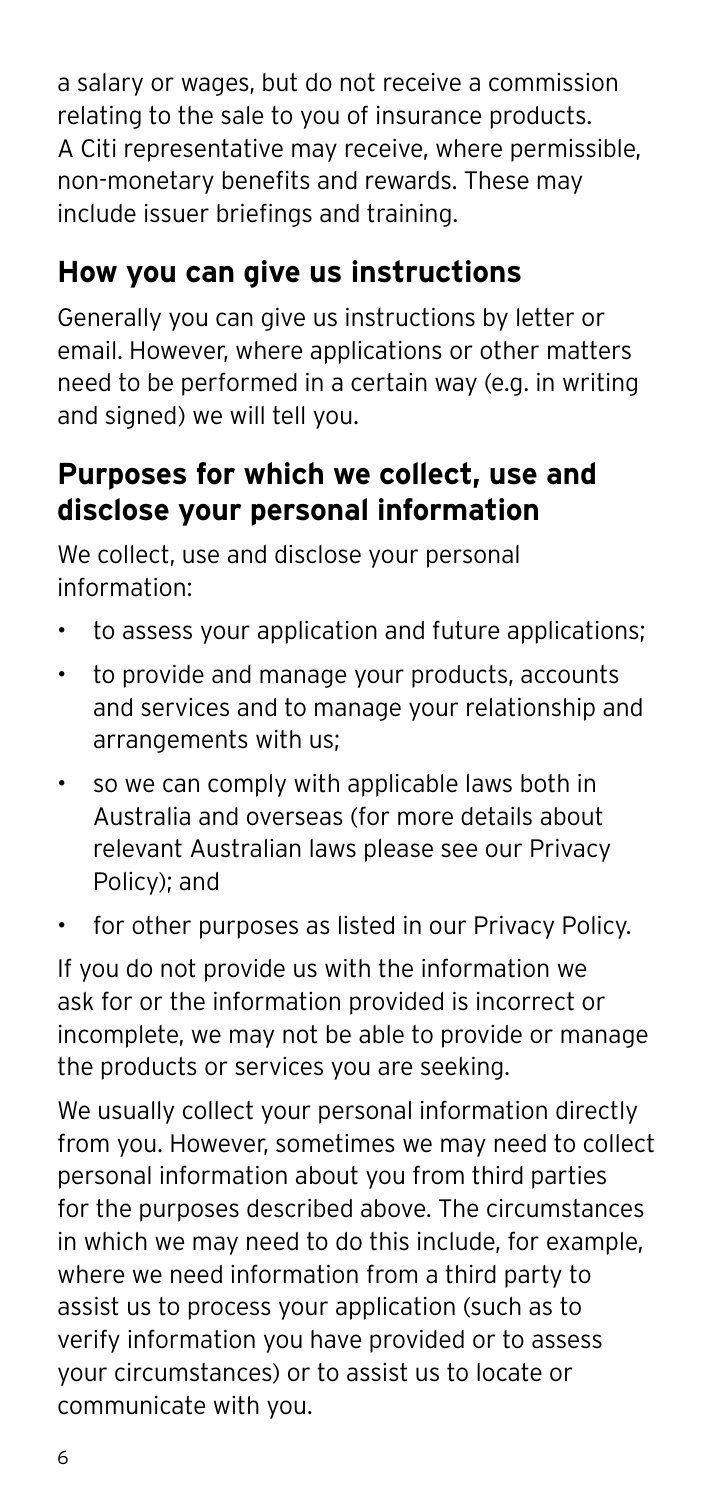To help the government fight the funding of terrorism and money laundering activities, the Australian legislation requires all financial institutions to obtain, verify and record information that identifies each person who opens an account. This means that we will ask for your name, address, date of birth and other information that will allow us to identify you when you open an account. We may also ask to see your driver's licence or other identifying documents; and obtain identification information about you or any authorised user you add to your account.

## **Disclosures of your personal information**

We may disclose to, and obtain from, the following organisations personal information about you for the purposes described above (as well as otherwise permitted by the Privacy Act):

- our related companies in Australia and overseas;
- Citi affiliates and sales agents:
- any signatory to the product for which you are applying;
- any broker, financial, legal or other adviser acting in connection with your product or application;
- regulatory and tax authorities in Australia and overseas;
- if you have applied for a product with rewards or similar benefits, entities and organisations involved in any Citi rewards program;
- any insurer relating to your product;
- organisations wishing to acquire an interest in any part of Citi's business for assessing or implementing any such acquisition;
- organisations that carry out functions for us or on our behalf including mailing houses, data processors, researchers and collection agents; and
- other organisations as further set out in our Privacy Policy.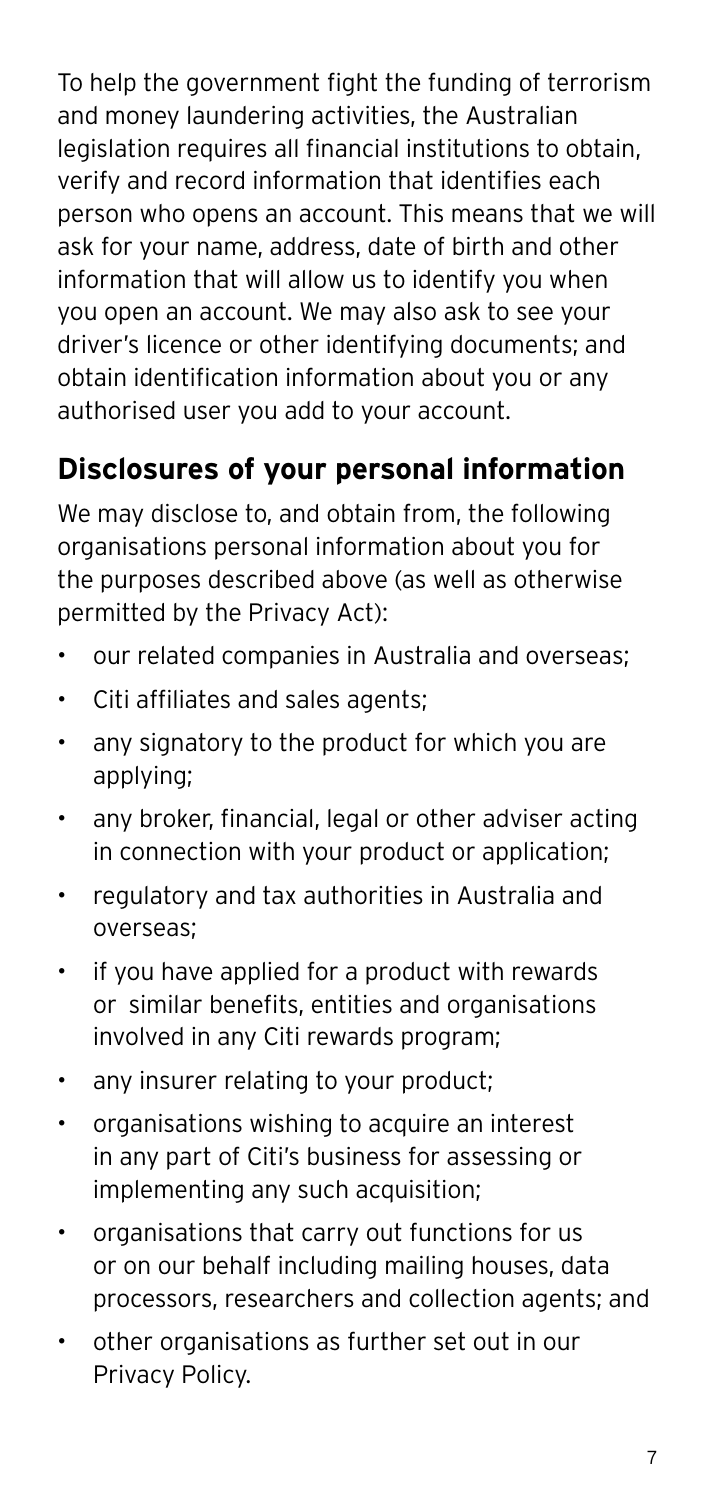## **Disclosures to overseas recipients**

Some of the recipients to whom we disclose your personal information may be based overseas.

You can view a list via [www.citibank.com.au/pdf/](http://www.citibank.com.au/pdf/disclosurecountries) [disclosurecountries](http://www.citibank.com.au/pdf/disclosurecountries)

By using Citi products and services you consent to disclosures to overseas recipients.

## **Our Privacy Policy (including how to access and correct information and make a complaint)**

You can view the Citi Privacy Policy on our website [citibank.com.au/privacy](http://citibank.com.au/privacy) or obtain a copy by calling us on 13 24 84. This policy includes information as to how you can access and/or seek correction of the personal information we hold about you. There is no charge for making an access request but an administration fee may apply for providing access in accordance with your request. Your request will usually receive a response within 30 days. Our Privacy Policy also contains information as to how you can complain about a breach by us of the Privacy Act and how we will deal with such a complaint.

## **What should you do if you have a complaint?**

Citi and its representatives will endeavour to provide you with quality financial service. We are committed to resolving any complaints you may have and dealing with them as quickly as possible.

If you have a complaint about the service provided to you, please take the following steps:

#### **1. Contact your Citi representative**

 In the first instance, please contact the Citi representative who provided you with the particular service and tell them about your complaint and they will try to address your concern.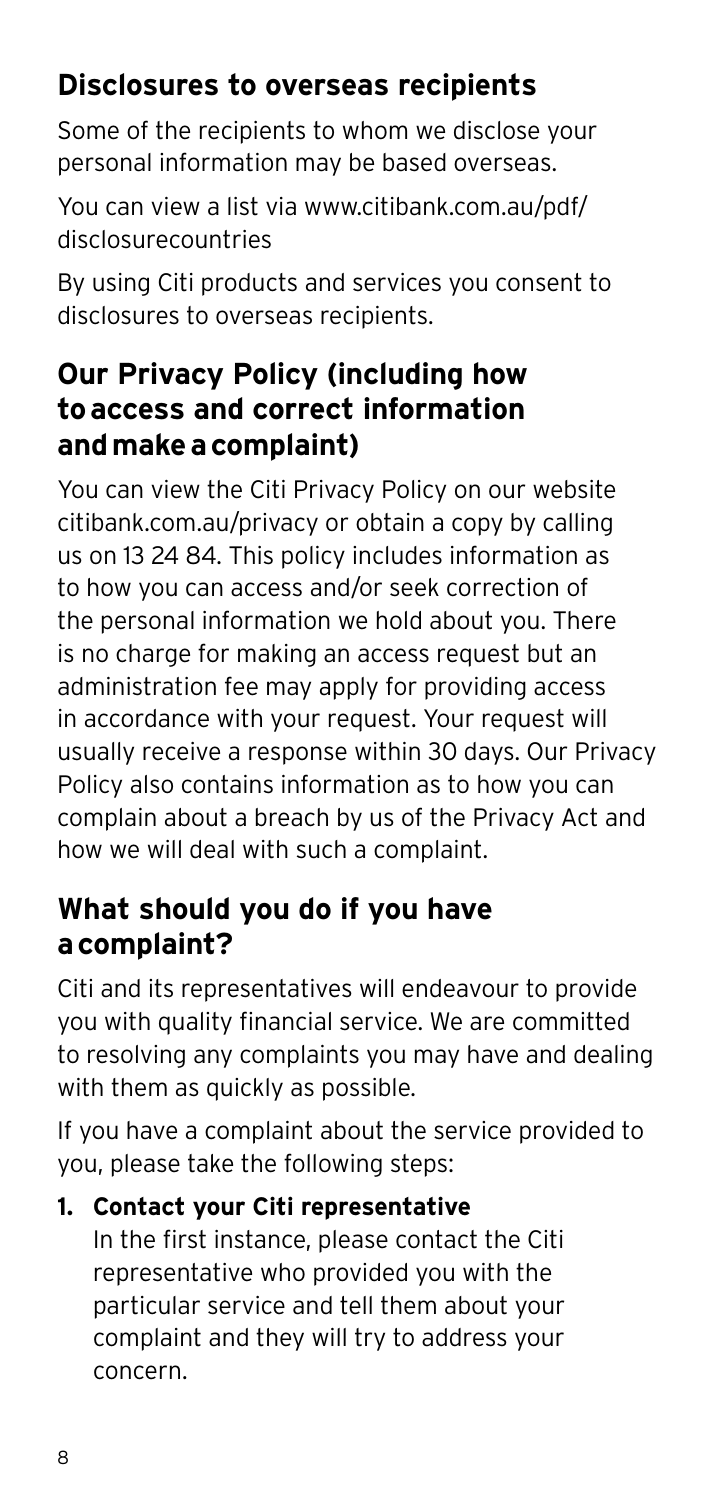#### **2. Contact our Customer Relations Unit**

 If you have raised your concern with a Citi representative and the matter has not been resolved to your satisfaction, our Customer Relations Unit can assist.

There are three ways you can lodge your complaint:

• **Online**

Contact us at any time through [citibank.com.au](http://citibank.com.au) by selecting 'Contact Us' from the bottom of the homepage. Once you have contacted Citi, we will begin the process of investigating and resolving your complaint.

#### • **By telephone**

 Call 1300 308 935 or +61 2 8225 0615 (from overseas) between 8am–8pm Monday to Friday (AEST).

#### • **In writing**

 Mail your written complaint to: Citigroup Pty Limited Customer Relations Unit GPO Box 204, Sydney NSW 2001

Once you have contacted us, we will acknowledge receipt of your complaint and begin the process of investigating and resolving your complaint.

We will try to resolve your complaint quickly and fairly, however some complaints do take more time than others. If we anticipate that your complaint will take longer than 21 days to resolve, we will contact you within this time to provide you with an update on our progress. If we are unable to resolve your complaint within 30 days, we will:

- a) tell you the reasons for the delay;
- b) tell you the date by which you can reasonably expect to hear the outcome of our investigation; and
- c) give you monthly updates on the progress;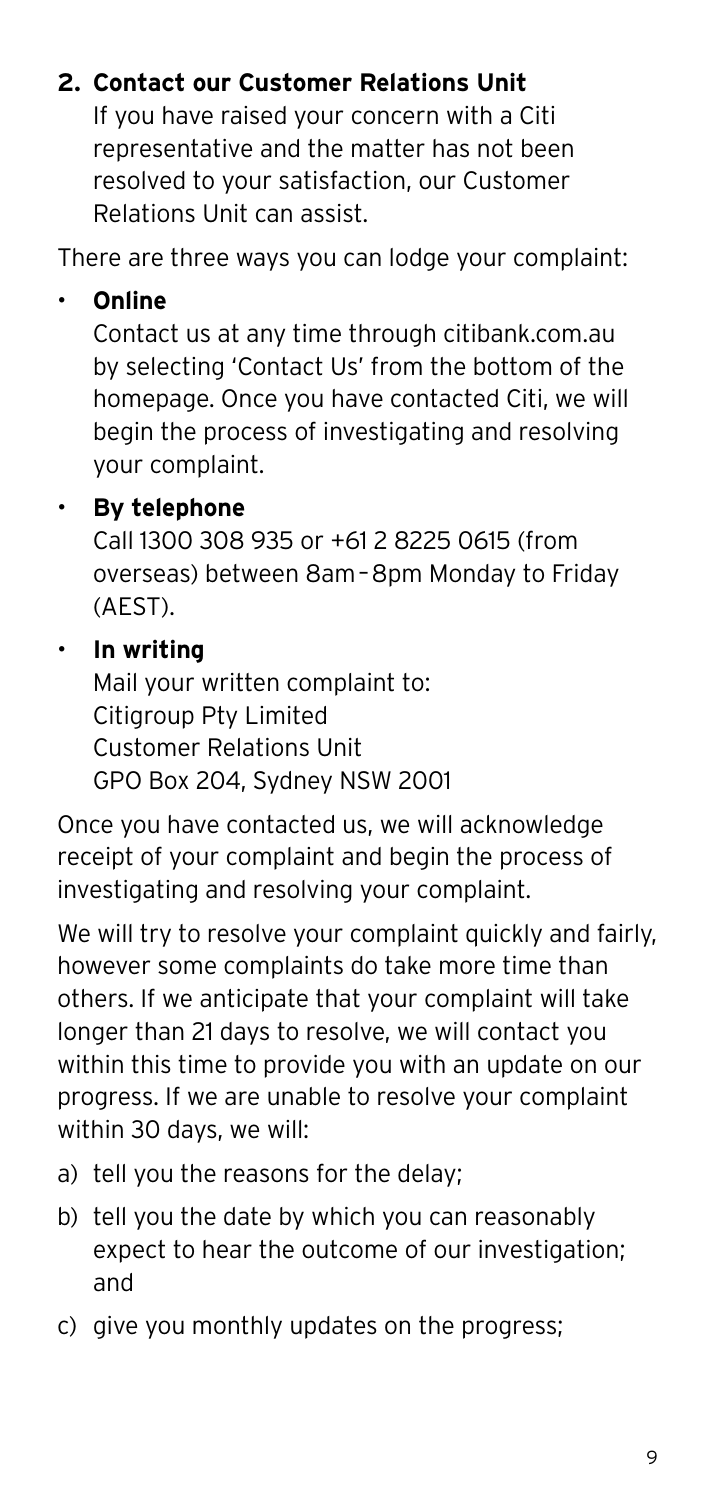- d) tell you about your right to complain to the Australian Financial Complaints Authority (AFCA) if you are dissatisfied; and
- e) provide you with contact details for AFCA (also set out below).

Once we have investigated and determined your complaint, we will write to you to inform you of the outcome of our investigation, the reasons for our decision (unless we decide the complaint wholly in your favour) and of the next steps you can take, including complaining to AFCA (see details below), if you are not happy with our decision.

We also have a Customer Advocate whose role is to promote fair customer outcomes, advise and guide our complaints teams on how best to resolve complaints, and recommend changes to our bank policies, procedures and processes.

## **Australian Financial Complaints Authority (AFCA)**

If despite our best efforts, you feel the dispute resolution process was not fair, or you remain unhappy with the outcome, you can complain to the Australian Financial Complaints Authority (AFCA).

AFCA offers an independent alternative dispute resolution service to customers who have been through the bank's internal complaint process.

#### **How to contact AFCA**

| Post:  | GPO Box 3, Melbourne VIC 3001             |
|--------|-------------------------------------------|
| Phone: | 1800 931 678 (toll free within Australia) |
| Email: | info@afca.org.au                          |
|        | Website: www.afca.org.au                  |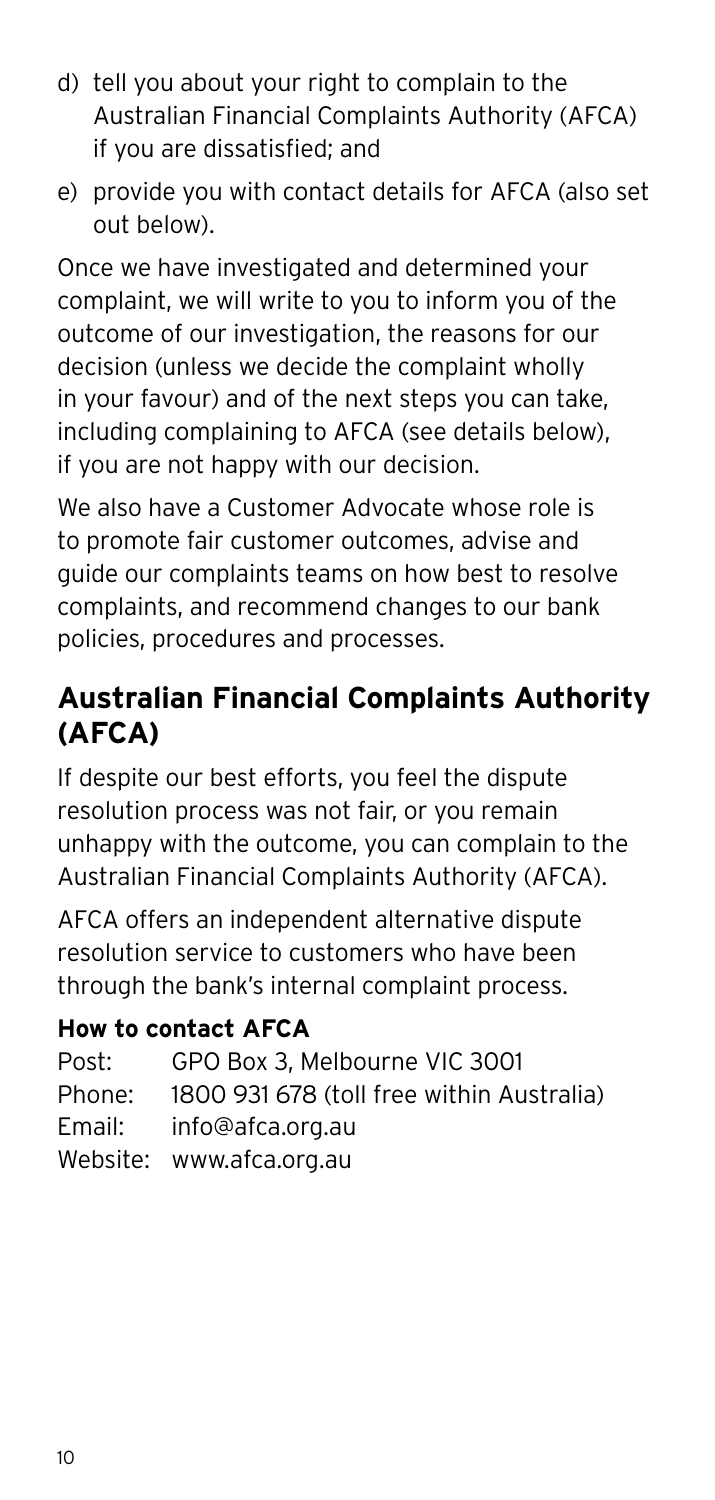This page intentionally left blank.